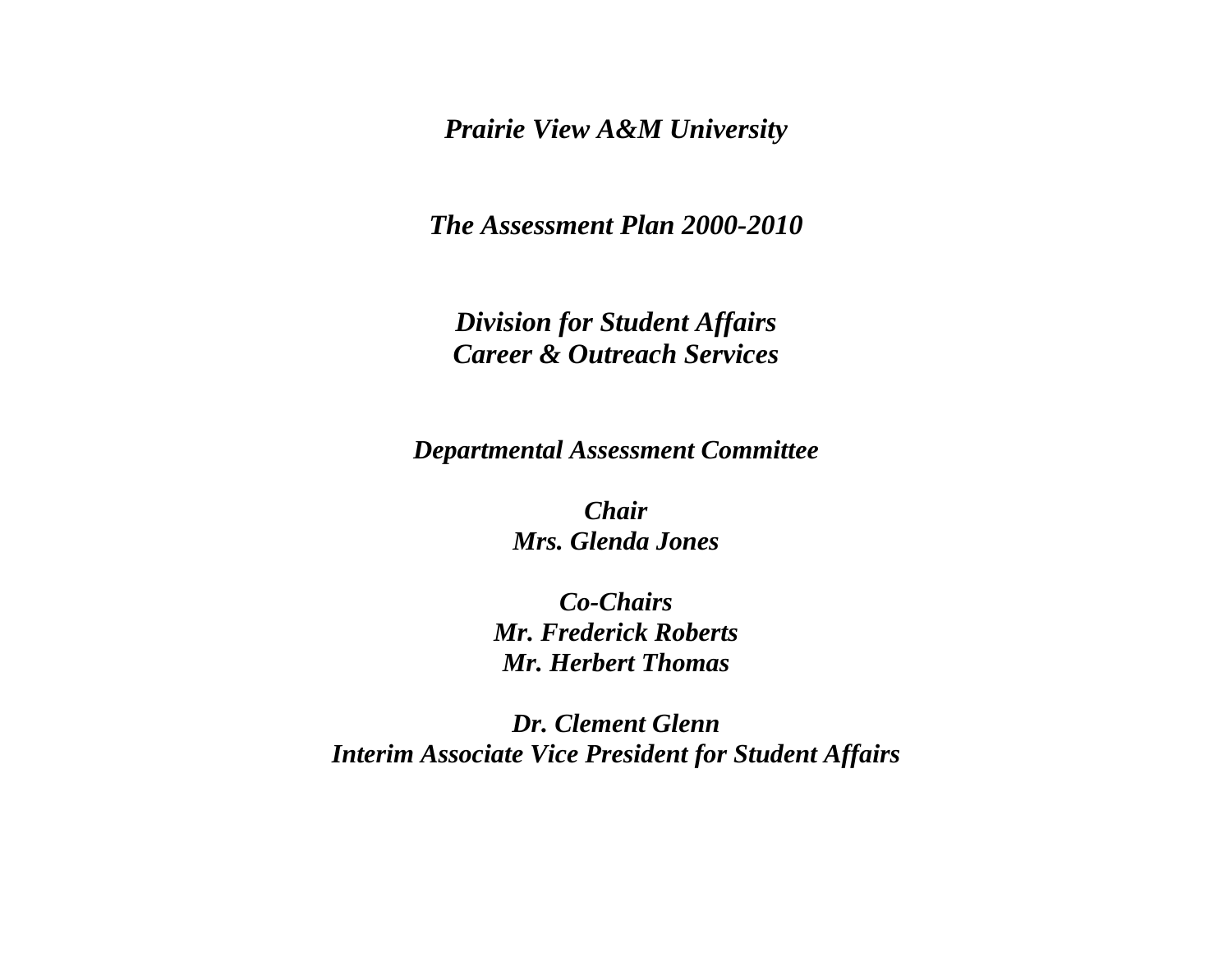# **Career and Outreach Services Department**

## **1. MISSION**

 The mission of the Career and Outreach Services Department is to plan and implement activities to meet established goals and Outcomes designed to assist students and other designated clients to learn and develop in all phases of their career development.

## **2. ALIGNMENT TO THE UNIVERSITY'S MISSION**

 The Career and Outreach Services Department is charged with the responsibility of providing the students with the necessary support services in preparing for their chosen career. Consistent with this responsibility is the development of programs and activities that will teach the students of the importance of their development through exposure to the corporate culture, career fairs, internships and seminars, as well as encourage their participation in service learning programs.

## **3. CORE VALUES OF CAREER AND OUTREACH SERVICES**

## Leadership

Prairie View A&M University will stimulate, initiate, and implement programs and services to both inspire and guide students, faculty, and staff in developing their self-confidence, self-discipline, and other requisites to becoming successful leaders in their professions and in their communities; further, the University will offer campus-based and distance education programs to enhance the life chances for persons in its service areas.

### Relevance

Prairie View A&M University will respond to the need for highly literate, technologically competent graduates educated to excel in the 21st century work force; further, the University will extend the products of its research and service to address concerns and solve problems such as violence, abuse and misuse; drug and alcohol abuse; mental, physical, and psychological neglect; environmental injustice; and other forms of social dissonance that compromise the quality of life for the citizenry.

## Social Responsibility

Prairie View A&M University will promote active participation in constructive social change through volunteerism, leadership, and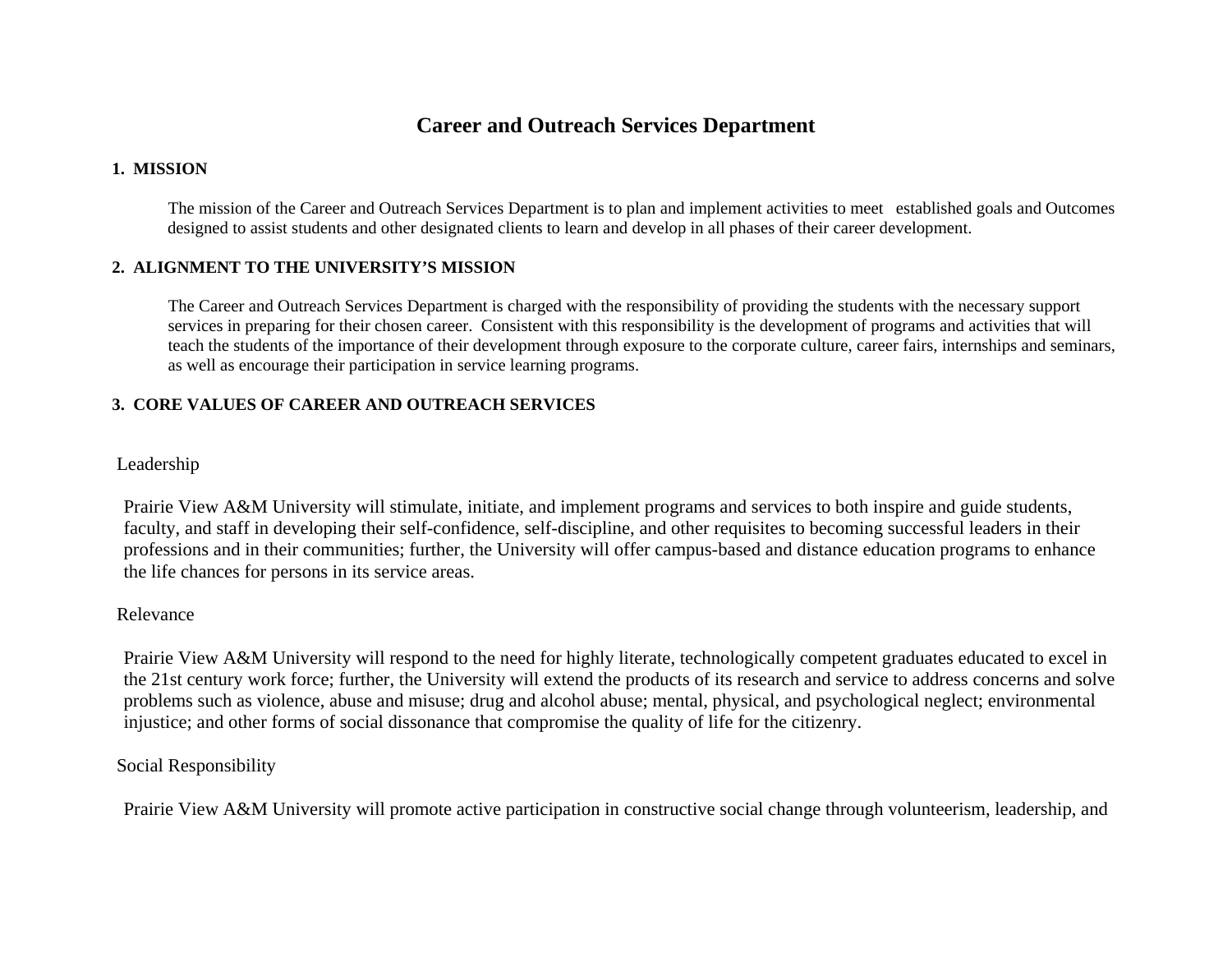civic action on the part of its faculty, staff, and students; further, the University will utilize channels available for influencing public policy on the local, state, national, and international levels.

# Conceptual Framework for Assessment

Career services is based on an educational philosophy of teaching career development and related processes. Our goal is to assist students and other designated clients to develop the skills necessary to compete in a rapidly changing, competency-based, global workplace. To effectively accomplish our purpose, programming within this unit includes the following services: career counseling, information and resources on careers and graduate education, opportunities for career exploration through experiential learning, job search services, services to employers, and outcomes assessment.

Our conceptual framework for assessment is based on our knowledge base which is reflective of the mission and institutional goals of Prairie View A&M University. Moreover, our knowledge base is reflective of the career service standards of the Council for the Advancement of Standards for Higher Education (CAS), as well as the different learning styles of students, cultural differences, special needs, current research, theories, economic trends, and employment practices in small businesses, large corporations, government, and nonprofit organizations, and the resources of Prairie View.

Assessment will be continuous and entered into with the goal of producing improvements in our students' learning and development. Career services will administer instruments to collect direct responses, in both qualitative and quantitative formats. We will collect data at the end of each semester and results will be analyzed by the Departmental Assessment Committee chaired by the director of career services. Results will be disseminated throughout the department and shared with all stakeholders. Being led by the data, the department will secure the needed resources, as appropriate, to implement changes suggested by the survey results. This Assessment Plan will be updated annually utilizing the 2-question data analysis questionnaire which is already in use and appears in a subsequent section of this document.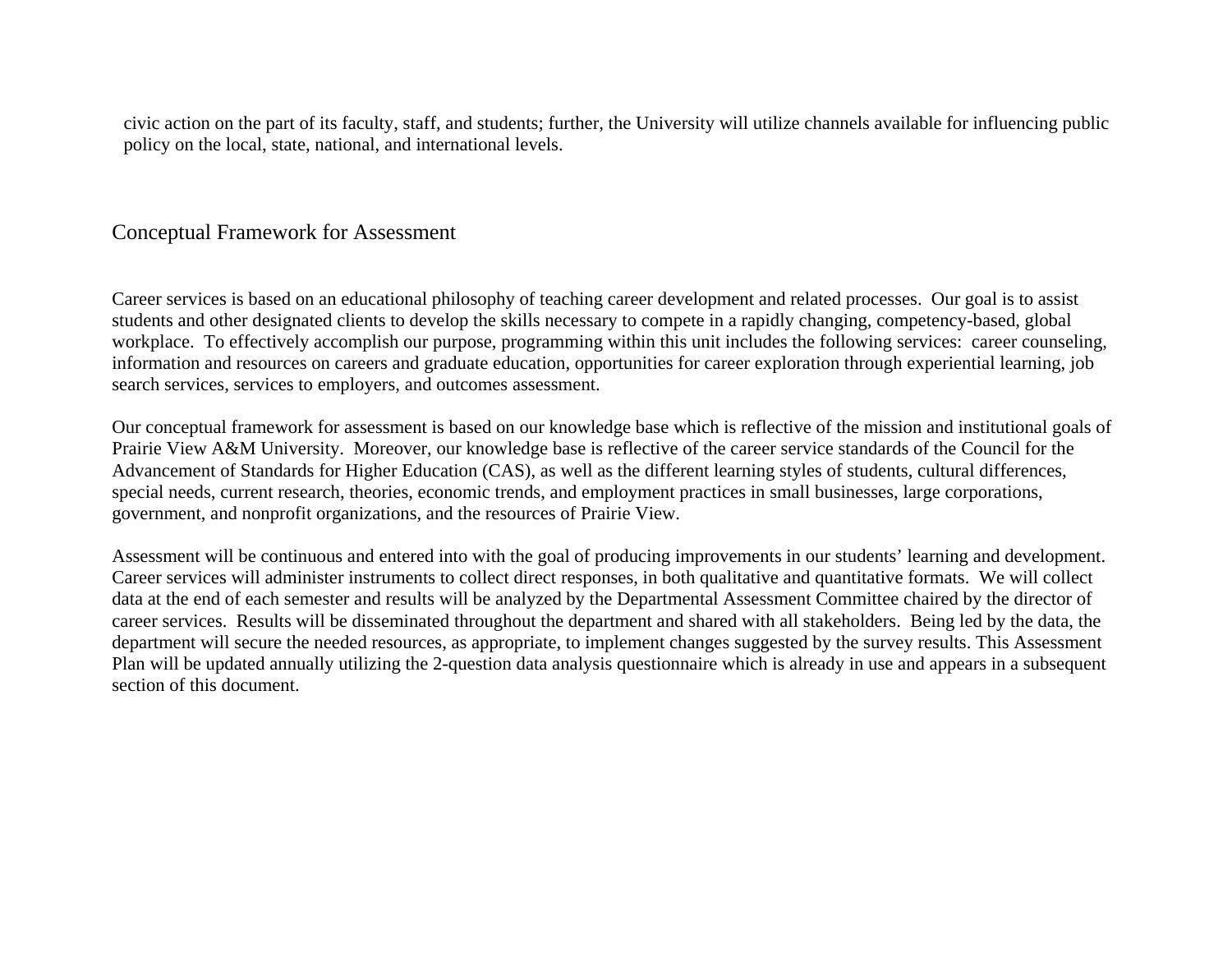#### **PRAIRIE VIEW A&M UNIVERSITY**

## Program Name: <u>Career And Outreach Services</u>

#### **INSTITUTIONAL GOALS Program Outcomes, Action Strategies, Success Measures, Responsible Person(s), and Cost Estimates**

**FY '07** 

| <b>GOAL 7. Promote Programs that Contribute to Student Success</b>                                                     |                                                                                                                                                                                                                                                                                                                                                                                                                                                   |                                                                                                                                                                                                                            |                                                                                          |                         |                                                               |  |  |
|------------------------------------------------------------------------------------------------------------------------|---------------------------------------------------------------------------------------------------------------------------------------------------------------------------------------------------------------------------------------------------------------------------------------------------------------------------------------------------------------------------------------------------------------------------------------------------|----------------------------------------------------------------------------------------------------------------------------------------------------------------------------------------------------------------------------|------------------------------------------------------------------------------------------|-------------------------|---------------------------------------------------------------|--|--|
| Objective                                                                                                              | <b>Action Strategies</b>                                                                                                                                                                                                                                                                                                                                                                                                                          | <b>Success Measure</b>                                                                                                                                                                                                     | Person(s)<br><b>Responsible</b>                                                          | Cost<br><b>Estimate</b> | Improvement                                                   |  |  |
| Increase the number of<br>students attending Career<br>Fair in technical and non-<br>technical areas of<br>employment. | Collaborating with Academic and Student<br>Affairs and the corporate community, engage<br>each department/school in:<br>Annual co-curricular planning<br>1)<br>enhancement; and<br>Occupational assessment activity.<br>2)<br>Each activity relates to increasing<br>production and quality of graduates<br>prepared to enter the world of work.<br>Sponsor activities to encourage faculty<br>participation and promotion of career<br>services. | 100% participation with at<br>least one student from each<br>academic department/school.<br>Each College/School will<br>receive flyers and<br>announcements and<br>reminders for a minimum of<br>3 times before the event. | Director, Career and<br><b>Outreach Service</b><br><b>AVPSS</b><br>Chairpersons<br>Deans | \$2,000                 | Faculty<br>invited to join<br>Cluster                         |  |  |
|                                                                                                                        | Identify the employment interest and skill<br>capabilities of ALL students with graduation<br>status or the equivalent of program<br>completion.                                                                                                                                                                                                                                                                                                  | Capability information is<br>compiled and disseminated<br>via a current and effective<br>student resume.                                                                                                                   | Director, Career and<br><b>Outreach Service</b><br><b>AVPSS</b><br>Chairpersons<br>Deans | N/A                     | Students<br>participate in<br>pre-<br>graduation<br>survey.   |  |  |
| Increase the number of<br>students participating in<br>on-campus interviews                                            | Encourage students to participate in "mock<br>interviews" to prepare them for the interview.<br>Involve corporate executives in sponsoring<br>various career development seminars.                                                                                                                                                                                                                                                                | Interview scheduled dates<br>listing the names of<br>organizations interviewing<br>will be sent to each dean.                                                                                                              | Director, Career &<br>Outreach Services,<br>Chairpersons, Deans                          | N/A                     | Received<br>donations<br>through<br>corporate<br>sponsorships |  |  |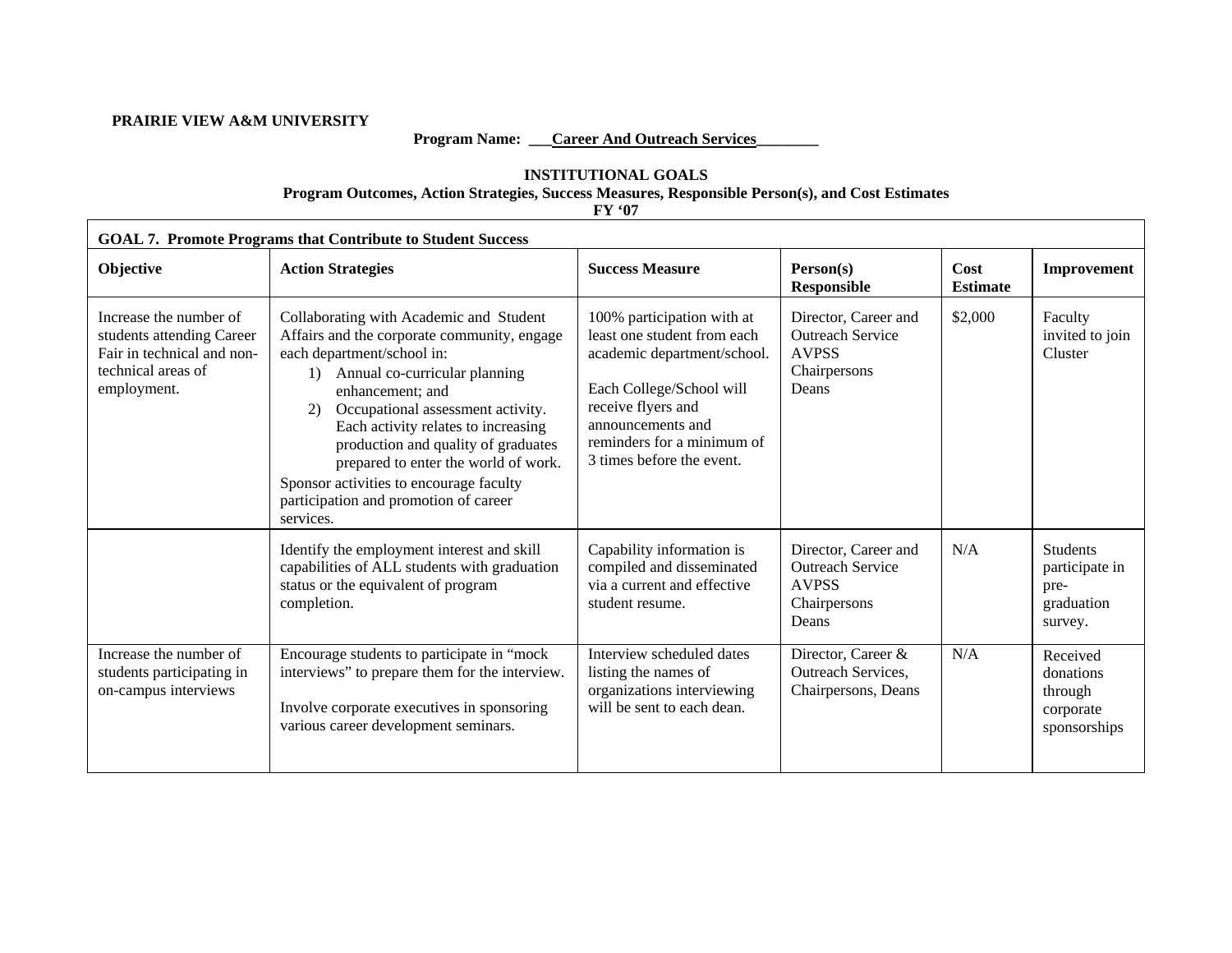#### **PRAIRIE VIEW A&M UNIVERSITY**

## Program Name: <u>Career And Outreach Services</u>

## **INSTITUTIONAL GOALS Program Outcomes, Action Strategies, Success Measures, Responsible Person(s), and Cost Estimates**

**FY '07**

| <b>GOAL 7. Promote Programs that Contribute to Student Success</b>                                     |                                                                                                                                                                                                                           |                                                                                                                           |                                                                                |                         |                                    |  |
|--------------------------------------------------------------------------------------------------------|---------------------------------------------------------------------------------------------------------------------------------------------------------------------------------------------------------------------------|---------------------------------------------------------------------------------------------------------------------------|--------------------------------------------------------------------------------|-------------------------|------------------------------------|--|
| <b>Objective</b>                                                                                       | <b>Action Strategies</b>                                                                                                                                                                                                  | <b>Success Measure</b>                                                                                                    | Person(s)<br><b>Responsible</b>                                                | Cost<br><b>Estimate</b> | <b>Status</b>                      |  |
| Increase the number of<br>students participating in<br>career development<br>seminars and workshops.   | Collaborate closely with student<br>organizations; inform department heads<br>of career development seminars and<br>workshops.                                                                                            | Students will receive<br>employment offers and/or<br>acceptance in a graduate or<br>professional school program.          | Director, Career &<br><b>Outreach Services</b><br><b>Student Organizations</b> | \$8,000                 | Done, and<br>is still<br>continues |  |
|                                                                                                        | Create various brochures, flyers and<br>secure subscriptions to professional<br>career journals for students.                                                                                                             | Brochures, flyers and<br>professional career magazines<br>will be distributed and put<br>announcements in The Panther.    |                                                                                |                         |                                    |  |
| Improve student<br>awareness of services<br>available that will aid<br>them in their career<br>search. | Career Services student handbook will<br>increase the awareness of students<br>regarding services available for all<br>majors and classifications.<br>Develop and print Handbooks on career<br>services and its programs. | Students will use Career<br>Services regularly.<br>Handbooks will be distributed<br>to all deans and department<br>heads. | Director, Career and<br><b>Outreach Services</b>                               | \$3,000                 | Currently in<br>progress           |  |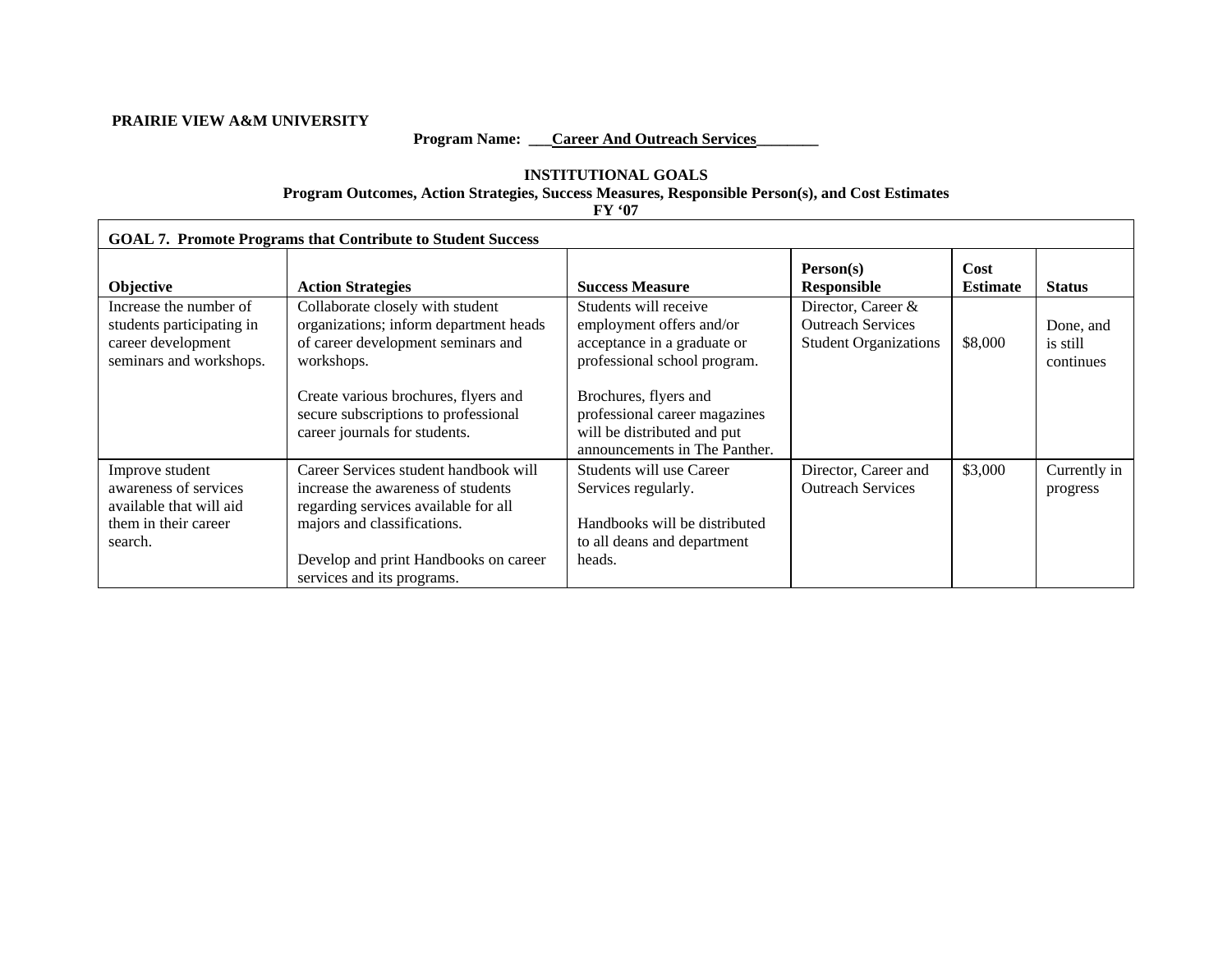#### **PRAIRIE VIEW A&M UNIVERSITY**

## Program Name: <u>Career And Outreach Services</u>

## **INSTITUTIONAL GOALS Program Outcomes, Action Strategies, Success Measures, Responsible Person(s), and Cost Estimates**

**FY '07**

| <b>GOAL 7. Promote Programs that Contribute to Student Success</b>                                                                         |                                                                                                                                                                                                                                                                                   |                                                                                                                                                                                                                                                 |                                                                                                  |                         |                                 |  |  |
|--------------------------------------------------------------------------------------------------------------------------------------------|-----------------------------------------------------------------------------------------------------------------------------------------------------------------------------------------------------------------------------------------------------------------------------------|-------------------------------------------------------------------------------------------------------------------------------------------------------------------------------------------------------------------------------------------------|--------------------------------------------------------------------------------------------------|-------------------------|---------------------------------|--|--|
| Objective                                                                                                                                  | <b>Action Strategies</b>                                                                                                                                                                                                                                                          | <b>Success Measure</b>                                                                                                                                                                                                                          | Person(s)<br><b>Responsible</b>                                                                  | Cost<br><b>Estimate</b> | <b>Status</b>                   |  |  |
| To involve alumni in the<br>enhancement and<br>transition of graduates<br>from campus to the world<br>of work and/or continued<br>studies. | Enhance the Alumni Corporate<br>Mentoring and Career Ambassador's<br>programs. Work closely with National<br>Alumni Association and other related<br>organizations to identify participants.<br>Develop various marketing and<br>promotional materials to promote the<br>program. | Present marketing materials to<br>the alumni association and other<br>related parties; invite alumni<br>and students to participate in<br>program.<br>Identify and recruit highly<br>motivated students to serve as<br>ambassadors and mentees. | Director, Career and<br><b>Outreach Services</b><br>and Assistant Director<br>of Career Services | \$3,000                 | Currently in<br>progress        |  |  |
| To provide support and<br>program initiatives to<br>enhance the PVAMU<br>Parents' Association.                                             | Assist Association elected officers to<br>involve parents/guardians in programs<br>for student development to ensure<br>students' retention and graduation.<br>Create marketing materials: brochures,<br>T-shirts, bags and portfolios for parents.                               | Distribute enhanced marketing<br>and promotional materials to<br>parents for special events.                                                                                                                                                    | Director, Career<br>Services and Support<br>Staff                                                | \$4,000                 | Done, and<br>still<br>continues |  |  |
| Support students<br>financially to participate<br>in conferences off-<br>campus.                                                           | Assist selected students traveling off-<br>campus to participate in leadership and<br>career/professional development<br>conferences and career fairs.                                                                                                                            | Students will be required to<br>attend orientations regarding<br>conference conduct and agenda.                                                                                                                                                 | Director, Career &<br>Outreach Services,<br>Administration                                       | \$15,000                | Done                            |  |  |